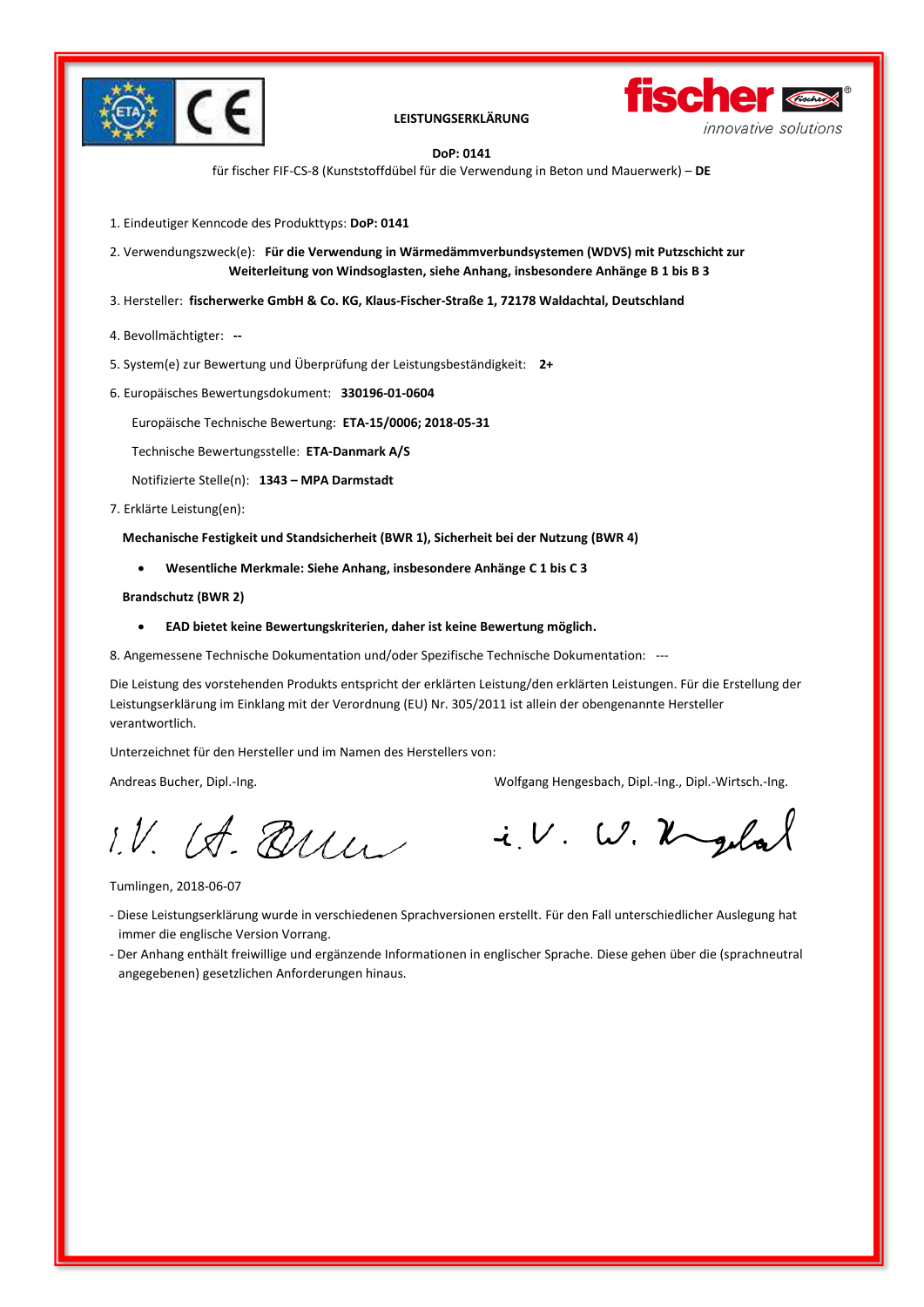

ETA-Danmark A/S Göteborg Plads 1 DK-2150 Nordhavn Tel. +45 72 24 59 00 Fax +45 72 24 59 04 Internet ww.etadanmark.dk ARIRENDIX 1/d 14 tified according to Article 29 of the Regulation (EU) No 305/2011 of the European Parliament and of the Council of 9 March 2011



# **European Technical Assessment ETA-15/0006 of 2018/05/31**

## I General Part

**Technical Assessment Body issuing the ETA and designated according to Article 29 of the Regulation (EU) No 305/2011:** ETA-Danmark A/S

| Trade name of the<br>construction product:                                                                                       | fischer FIF-CS-8                                                                                                                                          |
|----------------------------------------------------------------------------------------------------------------------------------|-----------------------------------------------------------------------------------------------------------------------------------------------------------|
| <b>Product family to which the</b><br>above construction product<br>belongs:                                                     | Screwed-in plastic anchor for fixing of external<br>thermal insulation composite systems with rendering<br>in concrete and masonry                        |
| <b>Manufacturer:</b>                                                                                                             | fischerwerke GmbH & Co. KG<br>Klaus-Fischer-Straße 1<br>DE-72178 Waldachtal                                                                               |
| <b>Manufacturing plant:</b>                                                                                                      | fischerwerke                                                                                                                                              |
| <b>This European Technical</b><br><b>Assessment contains:</b>                                                                    | 14 pages including 3 annexes which form an integral<br>part of the document                                                                               |
| <b>This European Technical</b><br>Assessment is issued in<br>accordance with Regulation<br>(EU) No 305/2011, on the basis<br>of: | EAD 330196-01-0604 Plastic anchors made of virgin<br>or non-virgin material for fixing of external thermal<br>insulation composite systems with rendering |
| This version replaces:                                                                                                           | The ETA with the same number issued on 2015-03-<br>25                                                                                                     |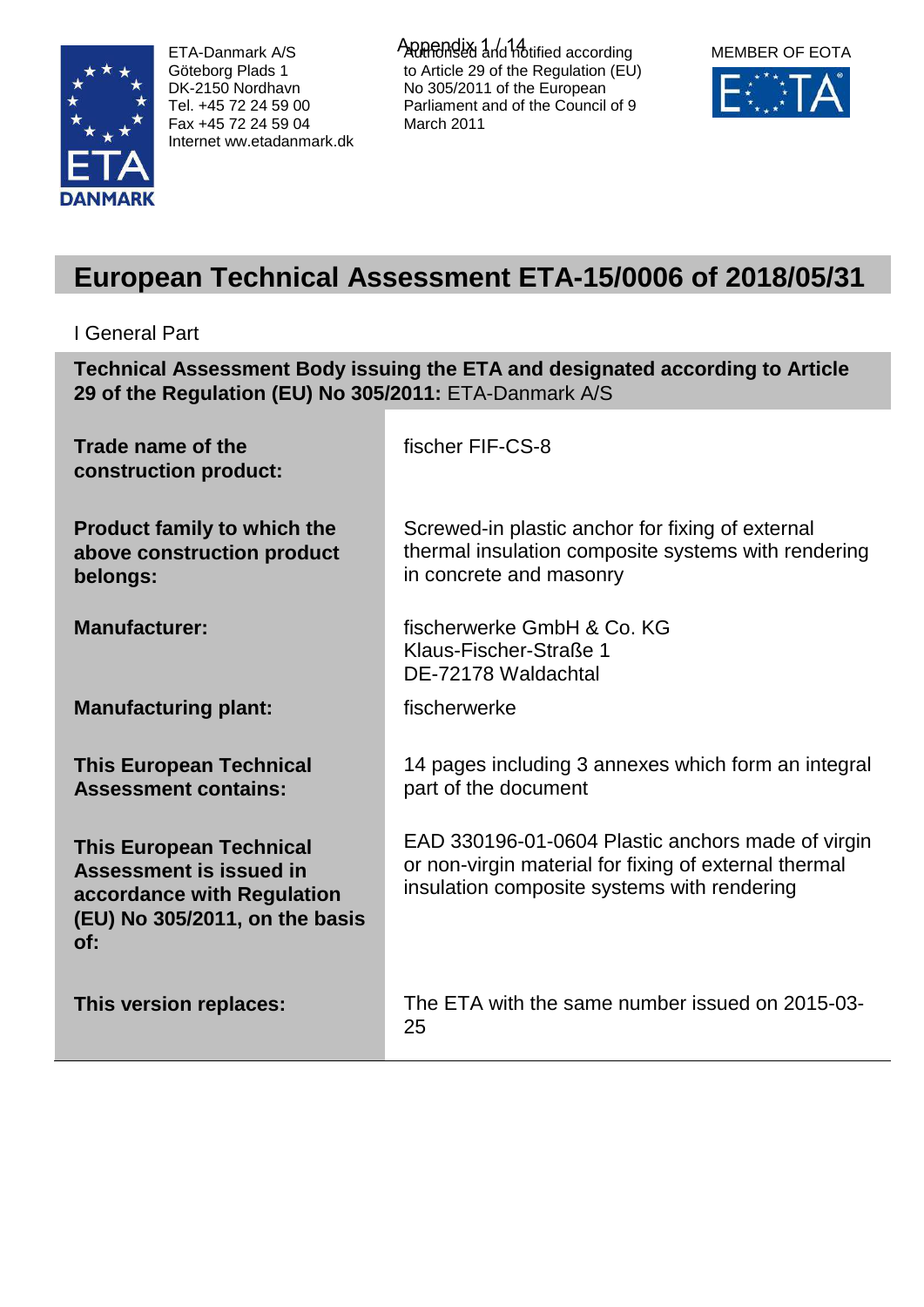Page 2 of 14 of European Technical Assessment no. ETA-15/0006, issued on 2018-05-31

Translations of this European Technical Assessment in other languages shall fully correspond to the original issued document and should be identified as such.

Communication of this European Technical Assessment, including transmission by electronic means, shall be in full (except the confidential Annexes referred to above). However, partial reproduction may be made, with the written consent of the issuing Technical Assessment Body. Any partial reproduction has to be identified as such.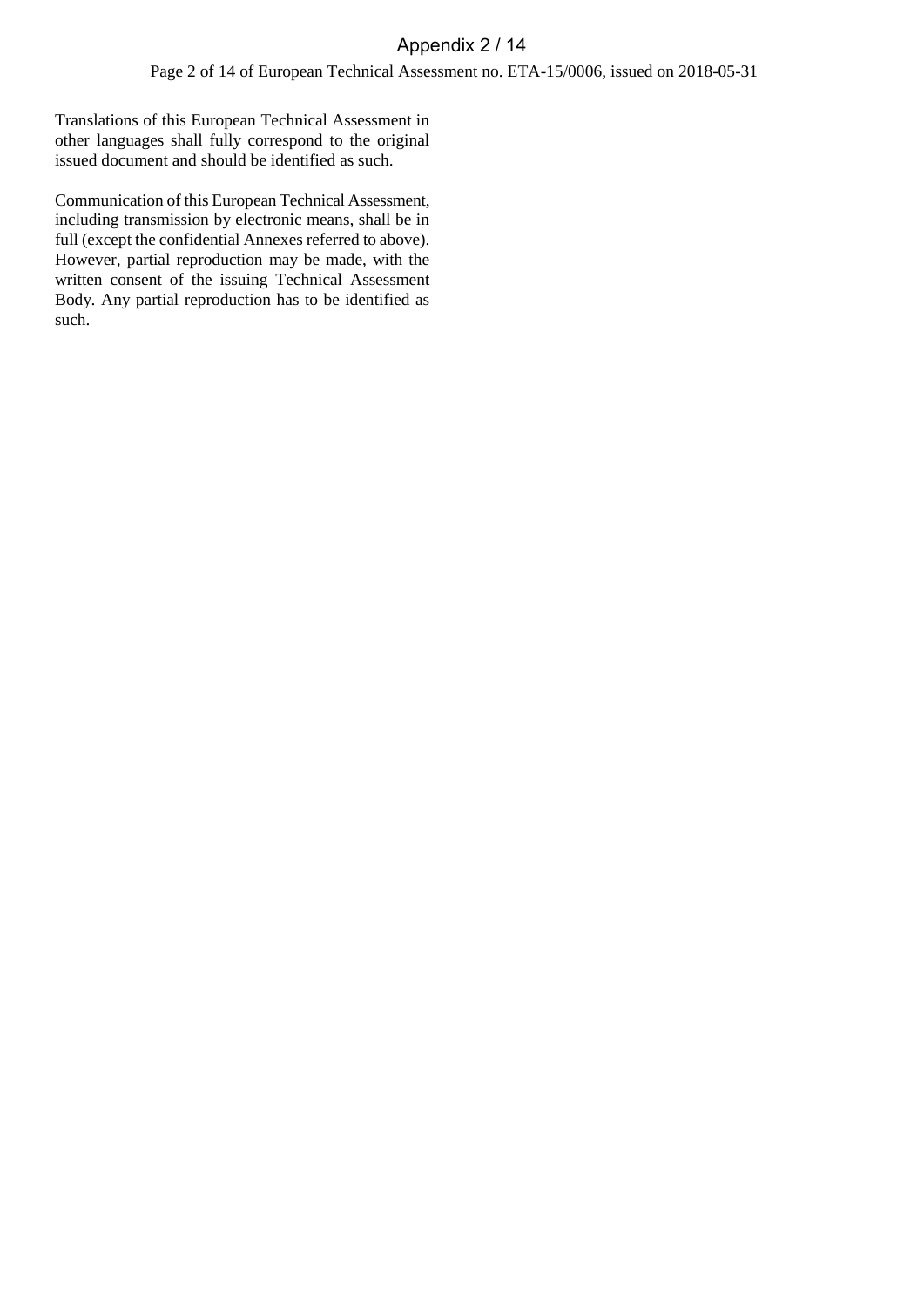Page 3 of 14 of European Technical Assessment no. ETA-15/0006, issued on 2018-05-31

## **II SPECIFIC PART OF THE EUROPEAN TECHNICAL ASSESSMENT**

## **1 Technical description of product and intended use**

#### **Technical description of the product**

The screwed-in anchor fischer FIF - CS 8 for fixing of external thermal insulation composite systems (ETICS) consists of an anchor sleeve made of polypropylene with a diameter of 8 mm and an insulation plate made of glass-fiber reinforced polyamide with a diameter of 60 mm. The color of the anchor sleeve is grey. The special compound screw is made of galvanized steel and glassfiber reinforced polyamide. The anchor is expanded by screwing the screw into the sleeve. It is possible to install the anchor flush to the surface of the insulation.

The product description is given in Annex A.

## **2 Specification of the intended use in accordance with the applicable EAD**

The performances given in Section 3 are only valid if the anchor is used in compliance with the specifications and conditions given in Annex B1 to B3

The provisions made in this European Technical Assessment are based on an assumed intended working life of the anchor of 25 years.

The indications given on the working life cannot be interpreted as a guarantee given by the producer or Assessment Body, but are to be regarded only as a means for choosing the right products in relation to the expected economically reasonable working life of the works.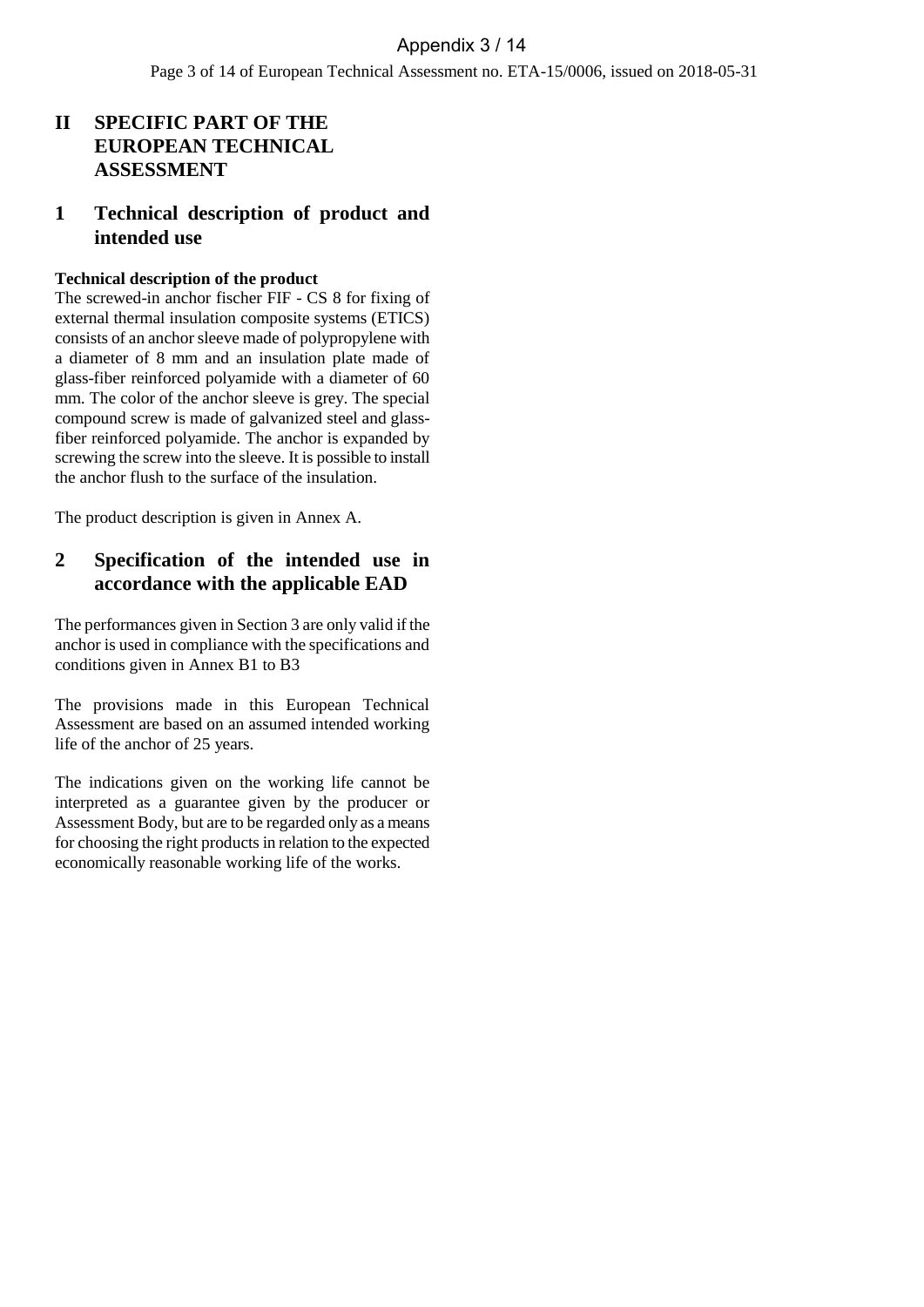## Appendix 4 / 14

Page 4 of 14 of European Technical Assessment no. ETA-15/0006, issued on 2018-05-31

## **3 Performance of the product and references to the methods used for its assessment**

#### **3.1 Characteristics of product**

#### **Mechanical resistance and stability (BWR 1):**

The essential characteristics regarding mechanical resistance and stability are included under the Basic Works Requirement Safety in use.

#### **Safety in case of fire (BWR 2):**

No Performance determined

#### **Safety in use (BWR4):**

The essential characteristics are detailed in the Annex from C1 to C3.

## **Sustainable use of natural resources (BWR7)**

No performance determined

Other Basic Requirements are not relevant.

#### **General aspects**

The verification of durability is part of testing of the essential characteristics. Durability is only ensured if the specifications of intended use according to Annex B are taken into account.

#### **3.2 Methods of assessment**

The assessment of fitness of the anchor for the intended use in relation to the requirements for mechanical resistance and stability and safety in use in the sense of the Basic Requirements 4 has been made in accordance with the EAD 330196-01-0604 Plastic anchors made of virgin or non-virgin material for fixing of external thermal insulation composite systems with rendering.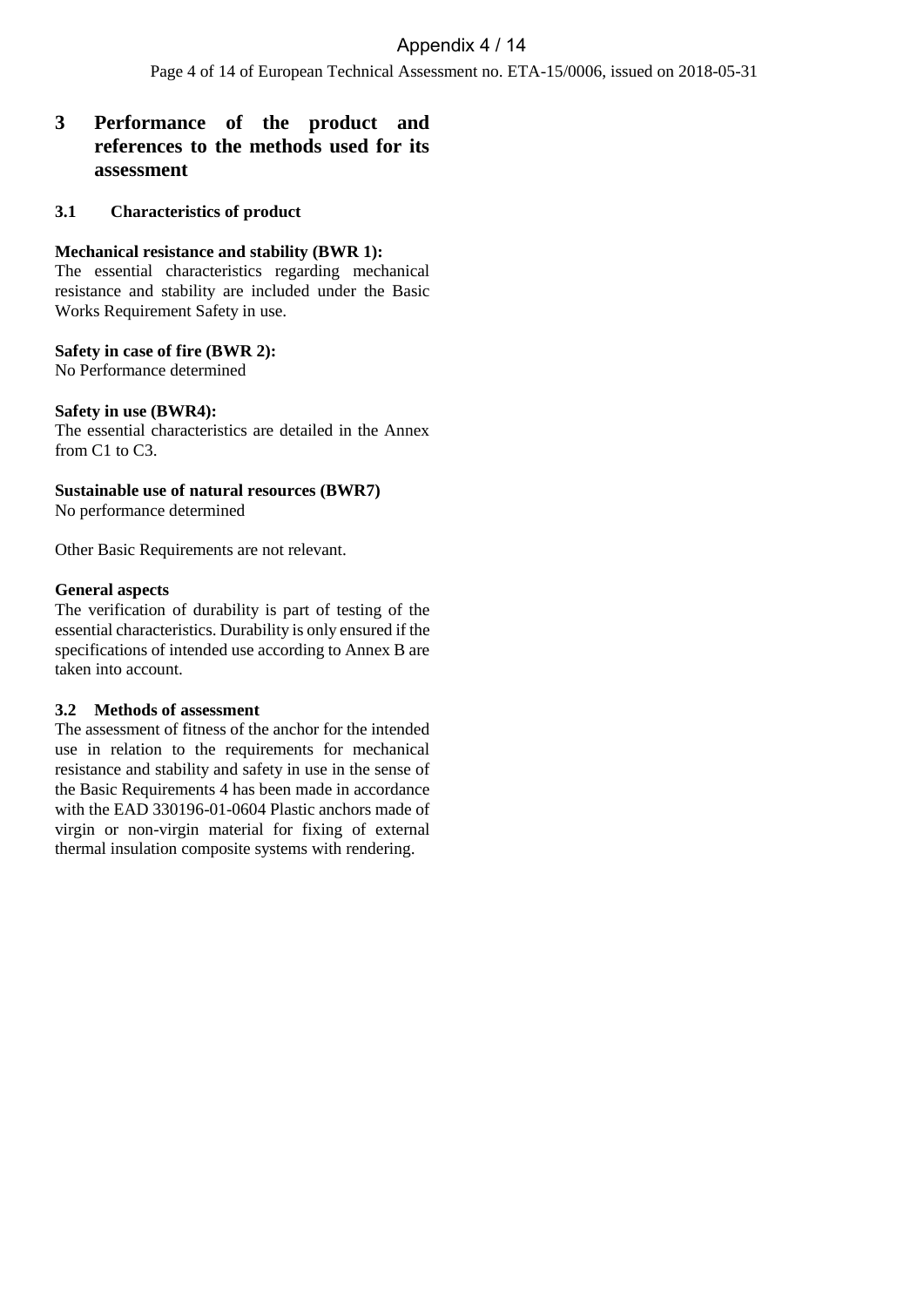Page 5 of 14 of European Technical Assessment no. ETA-15/0006, issued on 2018-05-31

## **4 Assessment and verification of constancy of performance (AVCP)**

#### **4.1 AVCP system**

According to the decision 97/463/EC of the European Commission, the system(s) of assessment and verification of constancy of performance (see Annex V to Regulation (EU) No 305/2011) is 2+.

## **5 Technical details necessary for the implementation of the AVCP system, as foreseen in the applicable EAD**

Technical details necessary for the implementation of the AVCP system are laid down in the control plan deposited at ETA-Danmark prior to CE marking

Issued in Copenhagen on 2018-05-31 by

Thomas Bruun Managing Director, ETA-Danmark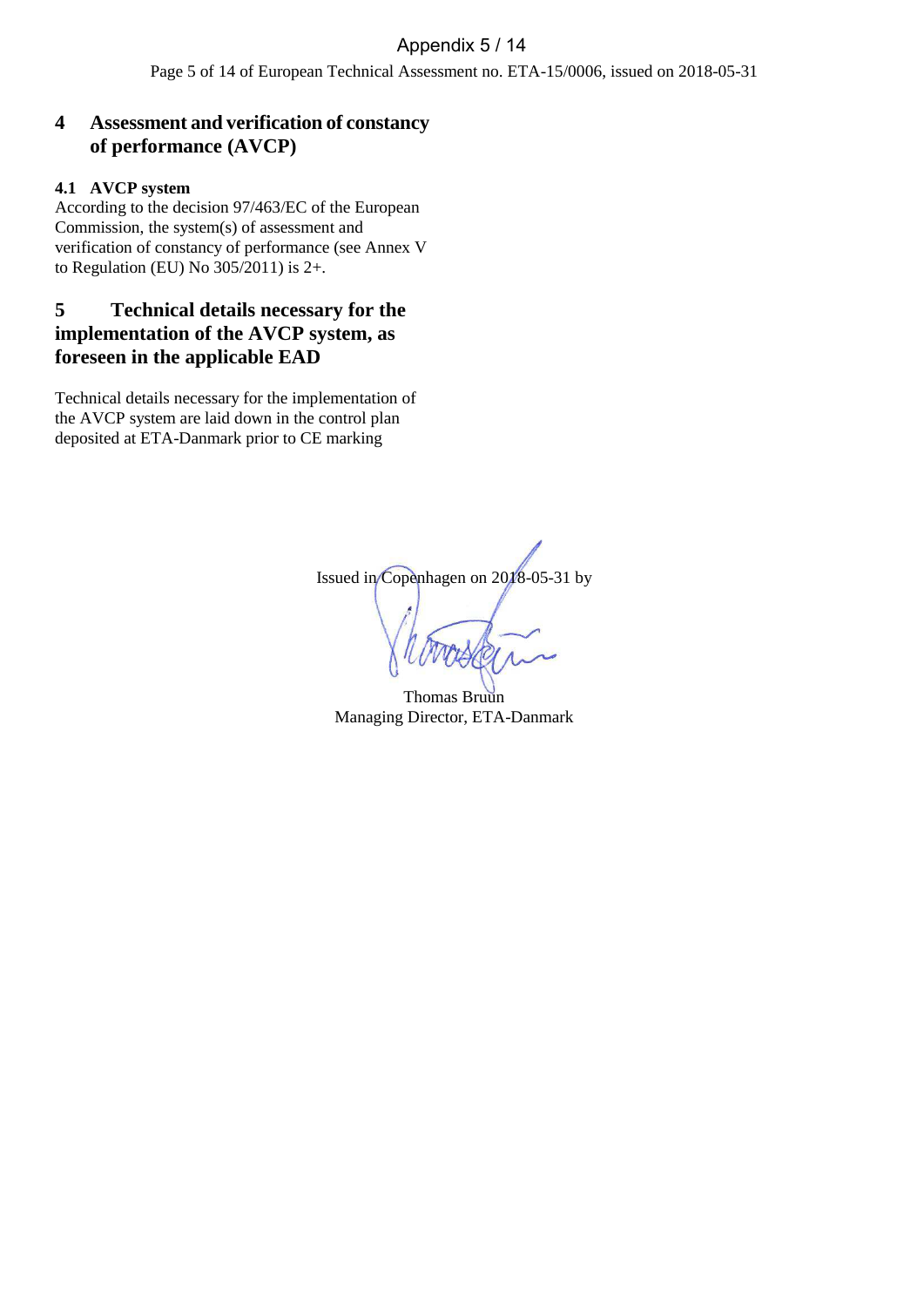Page 6 of 14 of European Technical Assessment no. ETA-15/0006, issued on 2018-05-31

| FIF-CS 8 / 60-180                                                                                                                                                                                                                                                                                                                                                                                      | External                                                    | Thermal<br>Insulation                      |
|--------------------------------------------------------------------------------------------------------------------------------------------------------------------------------------------------------------------------------------------------------------------------------------------------------------------------------------------------------------------------------------------------------|-------------------------------------------------------------|--------------------------------------------|
|                                                                                                                                                                                                                                                                                                                                                                                                        | <b>Base Material</b><br><b>Composite System</b>             |                                            |
| ß<br>$\frac{1}{2}$<br>$\mathbb{S}$<br>$\overline{Q}^*$<br>$\frac{1}{2}$<br>$Q_2$<br>$\overline{\sigma}$<br>$\mathcal{N}$<br>Ø.<br>ğ,<br>$\Delta$<br>۵.<br>$\circledcirc$<br>$\heartsuit$<br>$\forall$<br>ö<br>a.<br>$\alpha$<br>$\Omega$<br>×<br>$\hat{\mathcal{P}}$<br>Ò,<br>$\cdot$ . $\triangleright$<br>1D<br>$\circ$<br>Ö<br>$\sigma$<br>- 17                                                     |                                                             |                                            |
| $\heartsuit$                                                                                                                                                                                                                                                                                                                                                                                           |                                                             |                                            |
| $\mathcal{S}_+$<br>$h_{\rm nom}$                                                                                                                                                                                                                                                                                                                                                                       | $\rm h_D$<br>$t_{tol}$                                      |                                            |
| $h_1$                                                                                                                                                                                                                                                                                                                                                                                                  |                                                             |                                            |
| $\mathbf h$                                                                                                                                                                                                                                                                                                                                                                                            | External Thermal                                            | Insulation                                 |
| FIF-CS 8 / 200-340                                                                                                                                                                                                                                                                                                                                                                                     | <b>Base Material</b><br><b>Composite System</b>             |                                            |
| $\mathcal{P}$<br>$\circ$<br>Ø<br>$\boldsymbol{\triangledown}$ .<br>$^\sigma_\cdot$<br>$\mathcal{P}_i$<br>$\mathfrak{a}$<br>Ą,<br>$\circ$<br>RR<br>$\boldsymbol{\triangledown}$<br>$^\sigma$ .<br>$\sigma_{\rm i}$<br>$\mathfrak{D}$ .<br>$\vec{q}$<br>$\circ$ .<br>$\sigma$ . $\sigma$<br>$\sigma$<br>$\sigma$<br>$\sigma$ .<br>$\delta$<br>$\mathcal{V},$<br>hnom<br>ttol<br>h <sub>1</sub><br>$\,$ h | 250<br>$\,h_{D}$                                            |                                            |
| Legend                                                                                                                                                                                                                                                                                                                                                                                                 |                                                             |                                            |
| hnom<br>$=$<br>Depth of drilled hole to deepest point<br>h <sub>1</sub><br>$\quad \  \  =$                                                                                                                                                                                                                                                                                                             | Overall plastic anchor embedment depth in the base material |                                            |
| Thickness of member (wall)<br>h.<br>$=$                                                                                                                                                                                                                                                                                                                                                                |                                                             |                                            |
| Thickness of insulation material<br>h <sub>D</sub><br>$=$                                                                                                                                                                                                                                                                                                                                              |                                                             |                                            |
| $t_{\text{tol}}$<br>$=$                                                                                                                                                                                                                                                                                                                                                                                | Thickness of equalizing layer or non-load bearing coating   |                                            |
|                                                                                                                                                                                                                                                                                                                                                                                                        | fischer FIF-CS-8                                            | <b>Annex A1</b><br>of European             |
|                                                                                                                                                                                                                                                                                                                                                                                                        | Product description - Installed anchor                      | <b>Technical Assessment</b><br>ETA-15/0006 |

## Appendix 6 / 14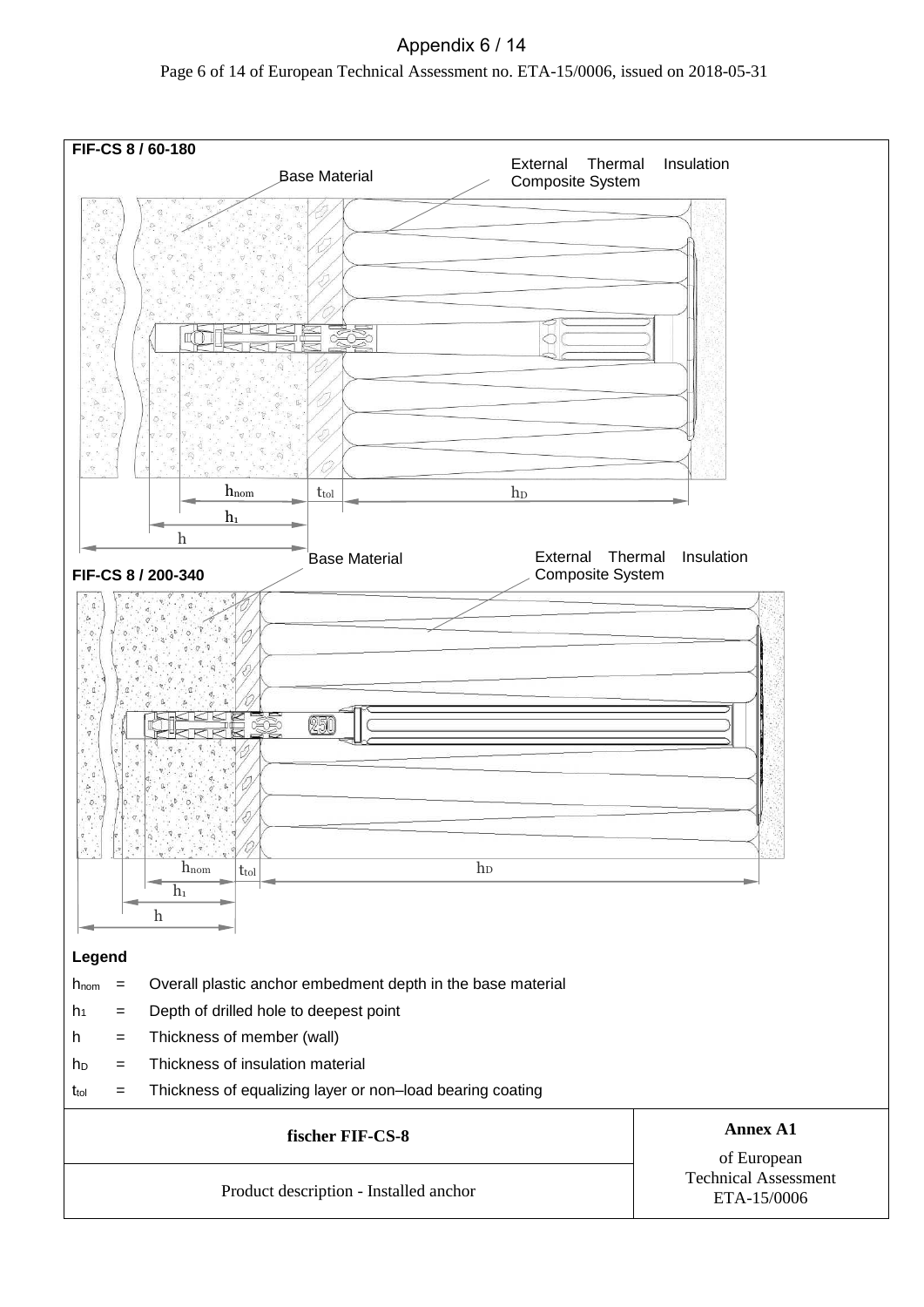Page 7 of 14 of European Technical Assessment no. ETA-15/0006, issued on 2018-05-31 Appendix 7 / 14

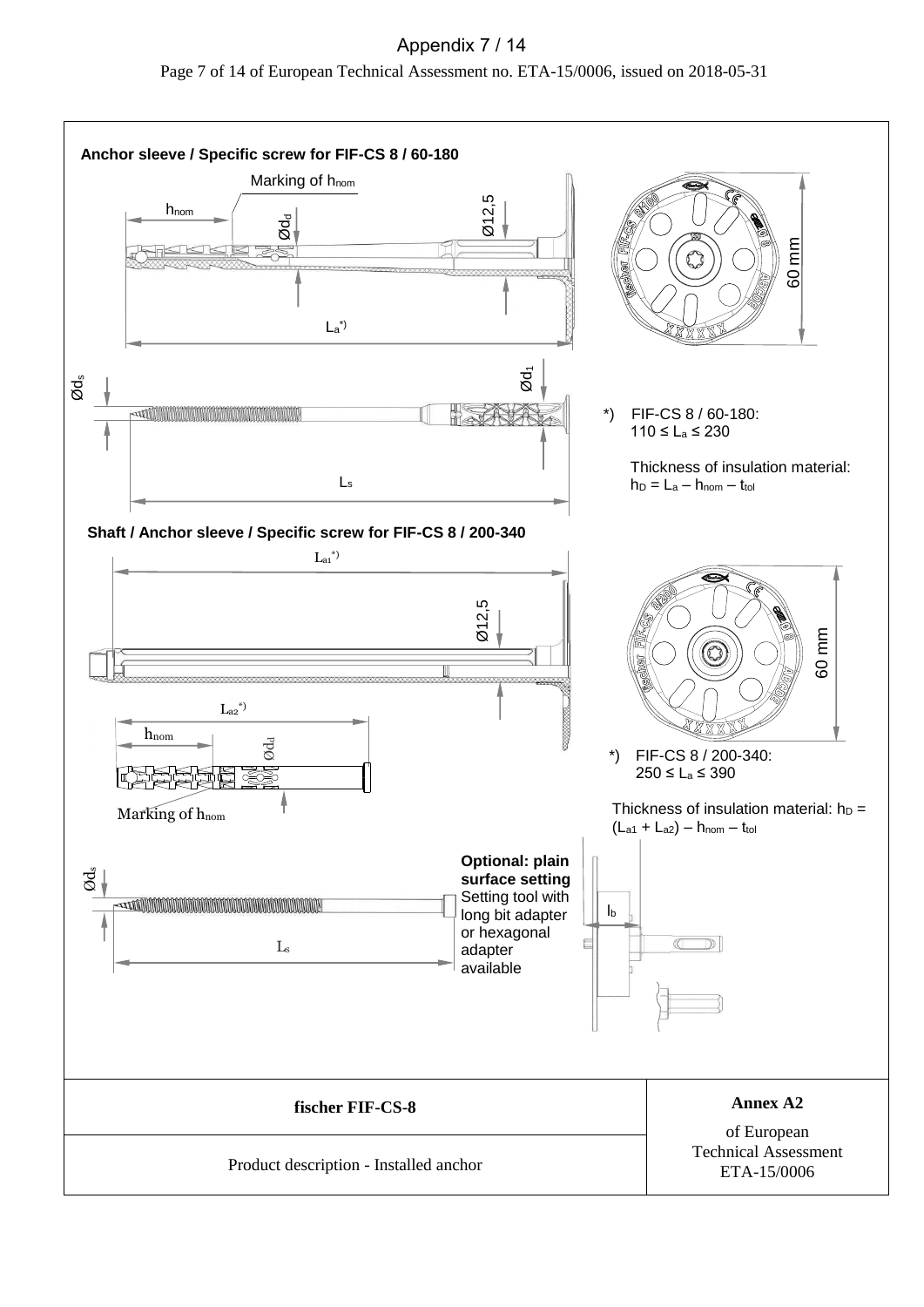## Appendix 8 / 14

Page 8 of 14 of European Technical Assessment no. ETA-15/0006, issued on 2018-05-31

#### **Table A3.1: Marking**

|                         | <b>Designation</b>                                                                                                |
|-------------------------|-------------------------------------------------------------------------------------------------------------------|
| Name and size of anchor | FIF-CS-8                                                                                                          |
| Example                 | fischer FIF-CS-8 $\ll$ (optional) CE $\ll$ (optional) Ø 8 ABCDE<br>(optional) and xxxxx additional marks possible |

#### **Table A3.2: Dimensions [mm]**

| <b>Anchor type</b>                                     |                    | <b>Anchor sleeve</b> |         | <b>Shaft</b>      | <b>Specific screw</b> |                                | Length of bits $I_b$         |           |      |
|--------------------------------------------------------|--------------------|----------------------|---------|-------------------|-----------------------|--------------------------------|------------------------------|-----------|------|
|                                                        | $Ø$ d <sub>d</sub> | hnom                 | La      | $(L_{a1}+L_{a2})$ | Ø ds                  | Is                             | $\varnothing$ d <sub>1</sub> | $Ib$ [mm] | size |
| <b>FIF-CS</b><br>8/60-180                              | 8                  | 35                   | 110-230 | $\blacksquare$    | 5,4                   | La                             | 8                            | 30        | T30  |
| <b>FIF-CS</b><br>8 / 200-340                           | 8                  | 35                   |         | 250-390           | 5,4                   | $(L_{a1} + L_{a2}) -$<br>155mm |                              | 180       | T25  |
| <b>FIF-CS</b><br><b>Renovation type</b><br>8 / 200-260 | 8                  | 35                   |         | 250-310           | 5,4                   | $(L_{a1} + L_{a2}) - 75$ mm    |                              | 100       | T25  |

## **Table A3.3: Materials**

| <b>Designation</b>                                                                       | <b>Material</b>                                                                                                                                                                                        |
|------------------------------------------------------------------------------------------|--------------------------------------------------------------------------------------------------------------------------------------------------------------------------------------------------------|
| Anchor sleeve                                                                            | PP colour: grey                                                                                                                                                                                        |
| Shaft (FIF-CS-8 / 200-340)                                                               | PA6 GF colour: grey                                                                                                                                                                                    |
| Specific compound screw (FIF-CS-8 / 60-180)<br>or<br>specific screw (FIF-CS-8 / 200-340) | PA6 GF with Steel gal Zn A2G or A2F acc. to EN ISO<br>4042<br>Steel gal Zn A2G or A2F according to EN ISO 4042<br>or stainless steel 1.4362 duplex coating, 1.4401, 1.4571,<br>1.4529 acc. to EN 10088 |
| Anchor plate                                                                             | PA6 GF colour: grey                                                                                                                                                                                    |

## **fischer FIF-CS-8** Annex A3

Product description – Dimension and materials ETA-15/0006

of European Technical Assessment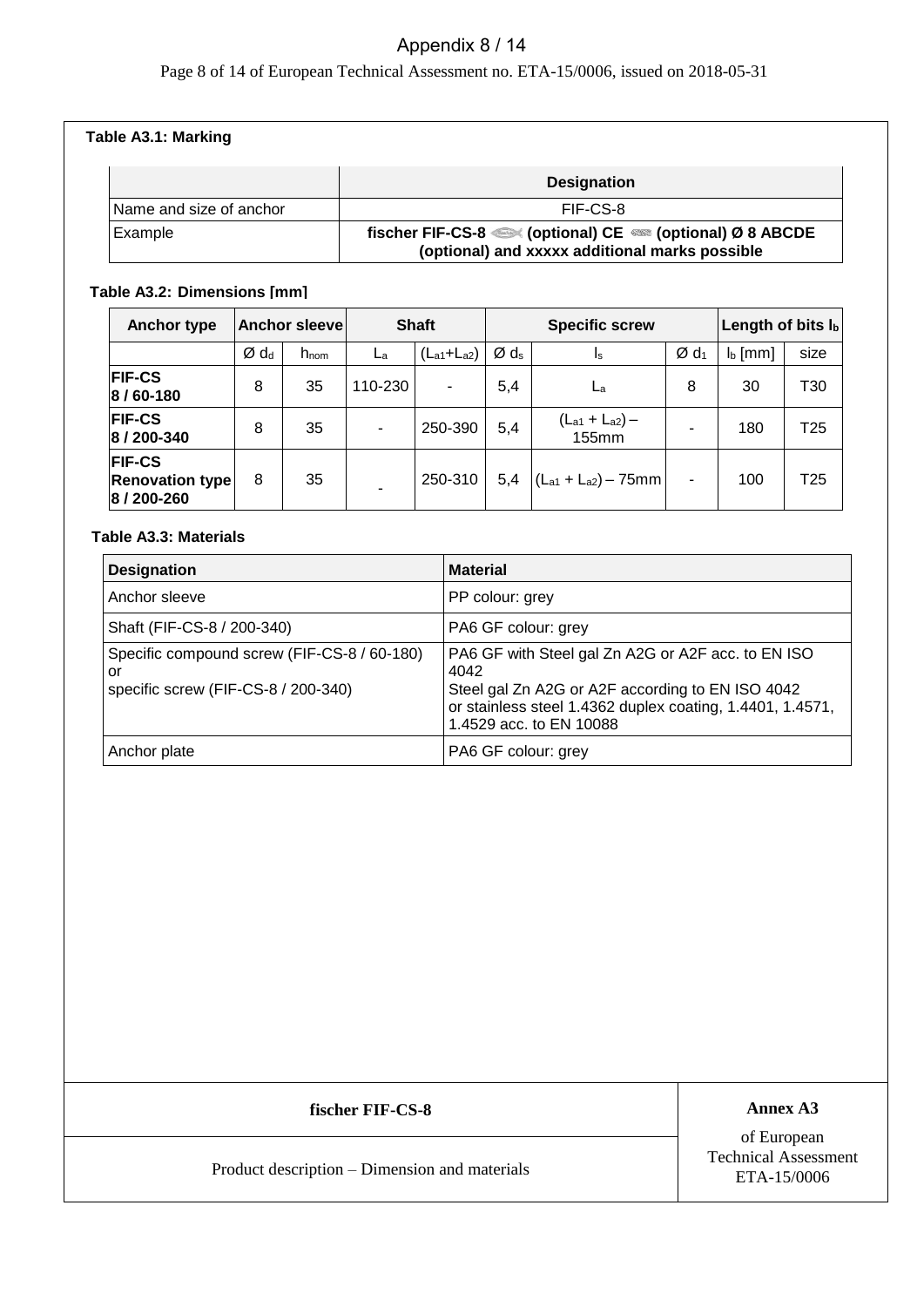## Appendix 9 / 14



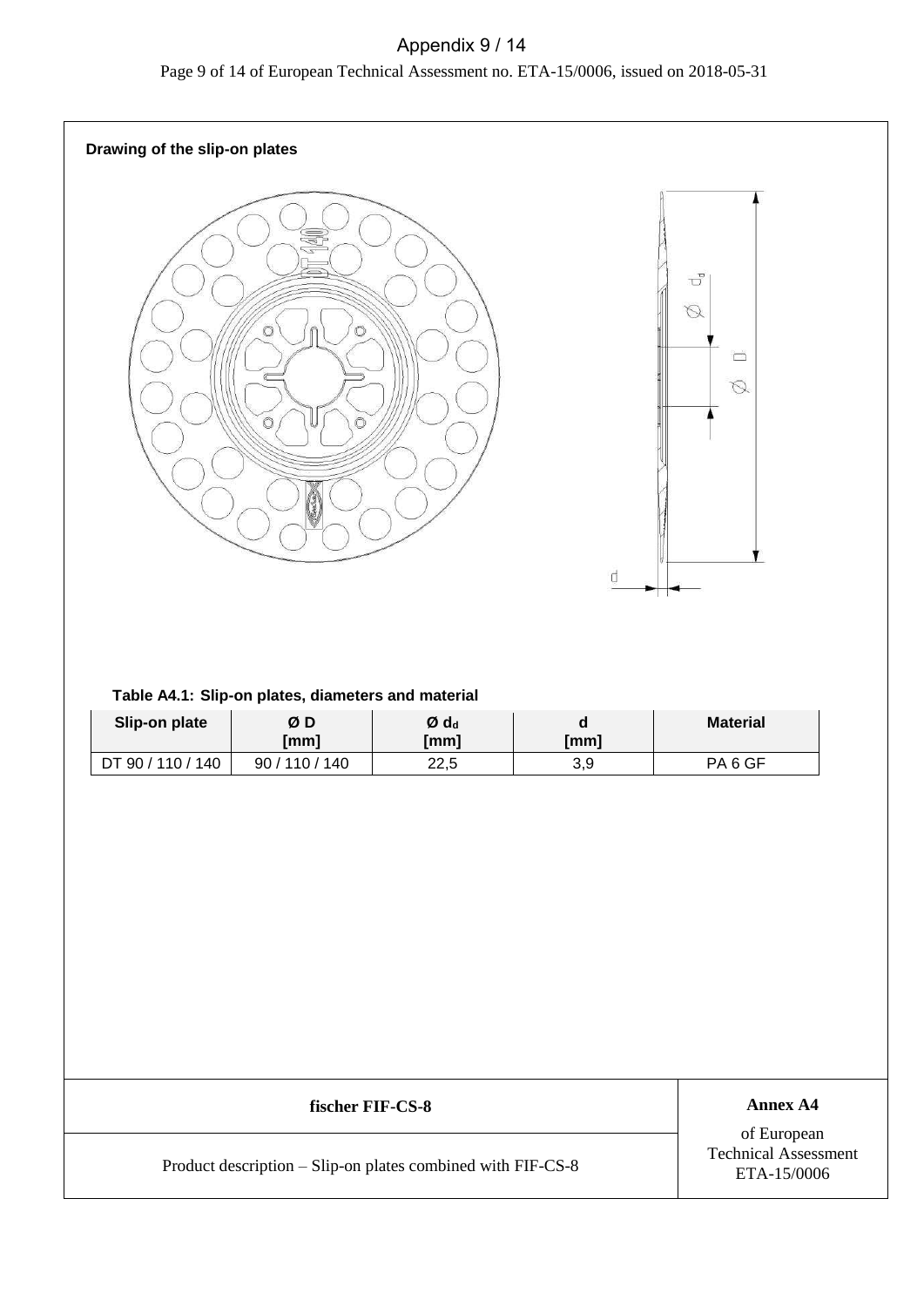## Appendix 10 / 14

Page 10 of 14 of European Technical Assessment no. ETA-15/0006, issued on 2018-05-31

## **Specifications of intended use**

#### **Anchorages subject to:**

 The anchor may only be used for transmission of wind suction loads and shall not be used for the transmission of dead loads of the thermal insulation composite system.

#### **Base materials:**

- Normal weight concrete (use category A) according to Annex C1.
- Solid masonry (use category B), according to Annex C1.
- Hollow or perforated masonry (use category C), according to Annex C1.
- Hollow or perforated masonry (use category D), according to Annex C1.
- Hollow or perforated masonry (use category E), according to Annex C1.
- For other base materials of the use categories A, B, C, D or E the characteristic resistance of the anchor may be determined by job site tests according to EOTA Technical Report TR 051.

#### **Temperature Range:**

 $\cdot$  0°C to +40°C (max. short term temperature +40°C and max. long term temperature +24°C).

#### **Design:**

- The anchorages are designed under the responsibility of an engineer experienced in anchorages and masonry work with the partial safety factors  $\gamma_M = 2.0$  and  $\gamma_F = 1.5$ , if there are no other national regulations.
- Verifiable calculation notes and drawings are prepared taking account of the loads to be anchored. The position of the anchors is indicated on the design drawings.
- Fasteners are only to be used for multiple fixings of ETICS.

#### **Installation:**

- Drilling method according to Annex C1.
- Anchor installation carried out by appropriately qualified personnel and under the supervision of the person responsible for technical matters on the site.
- Installation temperature from  $0^\circ\text{C}$  to +40 $\text{C}$
- Exposure to UV due to solar radiation of the anchor not protected by rendering  $\leq 6$  weeks

## **fischer FIF-CS-8 Annex B1**

Intended use - Specifications ETA-15/0006

of European Technical Assessment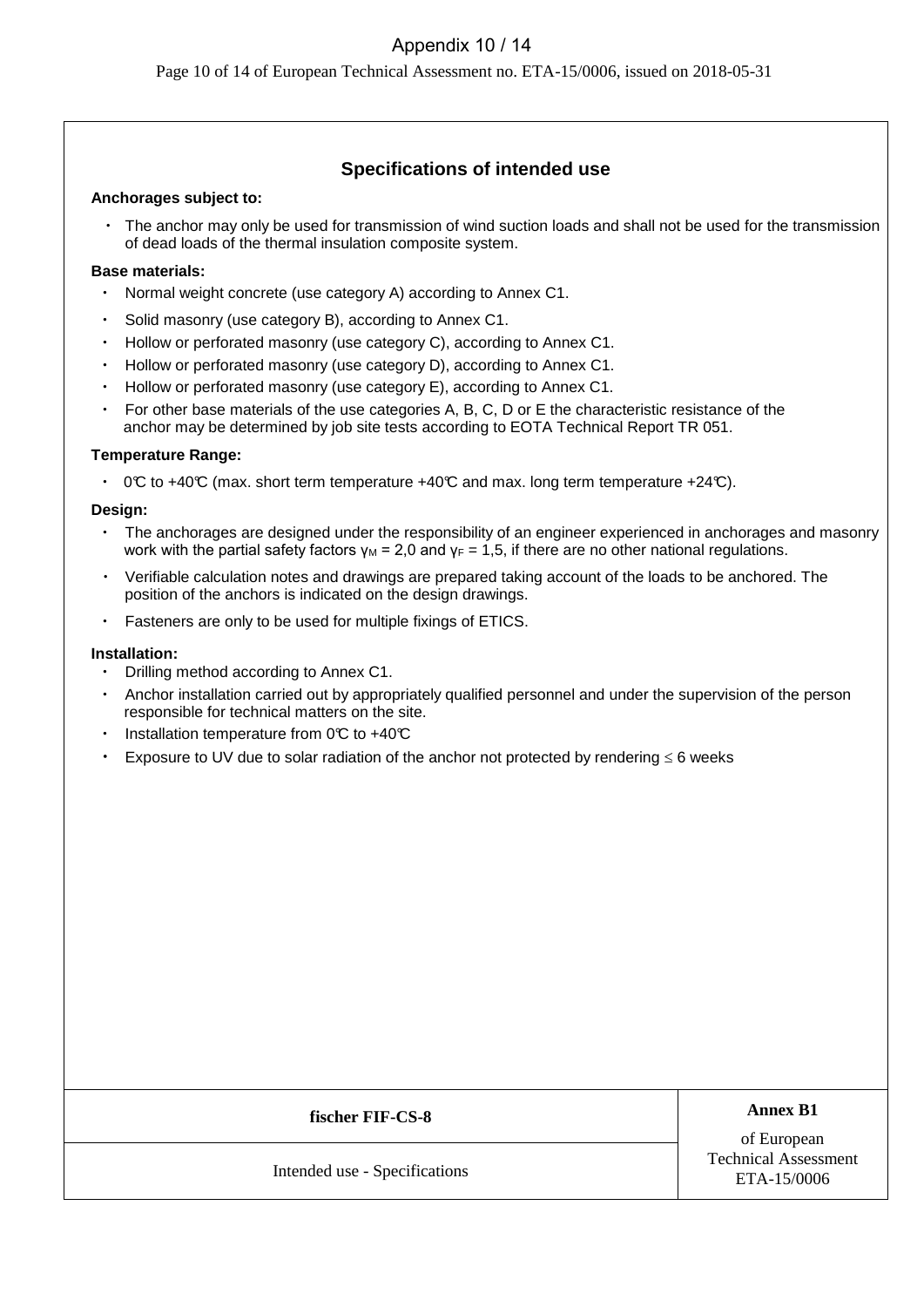## Appendix 11 / 14

Page 11 of 14 of European Technical Assessment no. ETA-15/0006, issued on 2018-05-31

| Table B2.1: Installation parameters for use categories A, B, C, D and E |                               |          |  |  |  |
|-------------------------------------------------------------------------|-------------------------------|----------|--|--|--|
| <b>Anchor type</b>                                                      |                               | FIF-CS-8 |  |  |  |
| INominal drill hole diameter                                            | $=$ [mm]<br>$d_0$             | 8        |  |  |  |
| Cutting diameter of drill bit                                           | [mm]<br>$d_{\text{cut}}$<br>≤ | 8,45     |  |  |  |
| Depth of drill hole to deepest point                                    | [mm]<br>h <sub>1</sub><br>≥   | 45       |  |  |  |
| Overall plastic anchor embedment depth<br>in the base material          | [mm]<br>➤<br>$h_{\text{nom}}$ | 35       |  |  |  |

### **Table B2.2: Installation parameters for cat. "C" only valid for tested masonry units (see Annex C1**

| <b>Anchor type</b>                                             |                               | <b>FIF-CS</b> |
|----------------------------------------------------------------|-------------------------------|---------------|
| Nominal drill hole diameter                                    | $=$ [mm]<br>d <sub>0</sub>    | 8             |
| Cutting diameter of drill bit                                  | $\leq$ [mm]<br>$d_{\rm cut}$  | 8,45          |
| Depth of drill hole to deepest point                           | $\geq$ [mm]<br>h <sub>1</sub> | 35            |
| Overall plastic anchor embedment depth<br>in the base material | $h_{nom} \geq [mm]$           | 25            |

#### **Table B2.3: Anchor distances and dimensions of members**

| <b>Anchor type</b>          |                  |             | <b>FIF-CS</b> |
|-----------------------------|------------------|-------------|---------------|
| Minimum thickness of member | $h^{1}$          | $\geq$ [mm] | 100           |
| Minimum spacing             | Smin             | $=$ [mm]    | 100           |
| Minimum edge distance       | $C_{\text{min}}$ | $=$ [mm]    | 100           |

1) not valid for weather shells acc. to C1

### **Scheme of distances and spacing**



## **fischer FIF-CS-8 Annex B2**

Installation parameters for use categories ETA-15/0006

of European Technical Assessment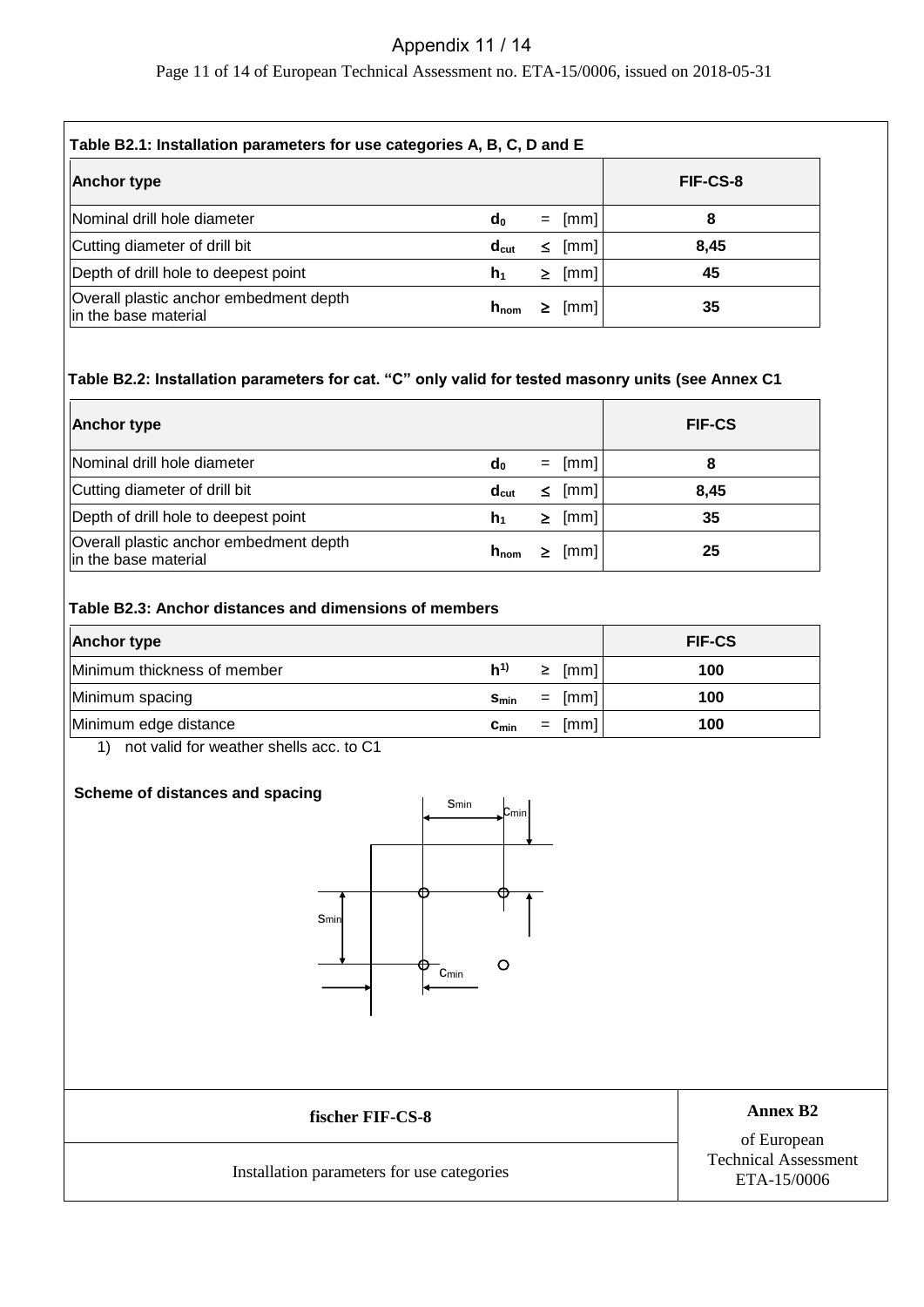## Appendix 12 / 14

Page 12 of 14 of European Technical Assessment no. ETA-15/0006, issued on 2018-05-31

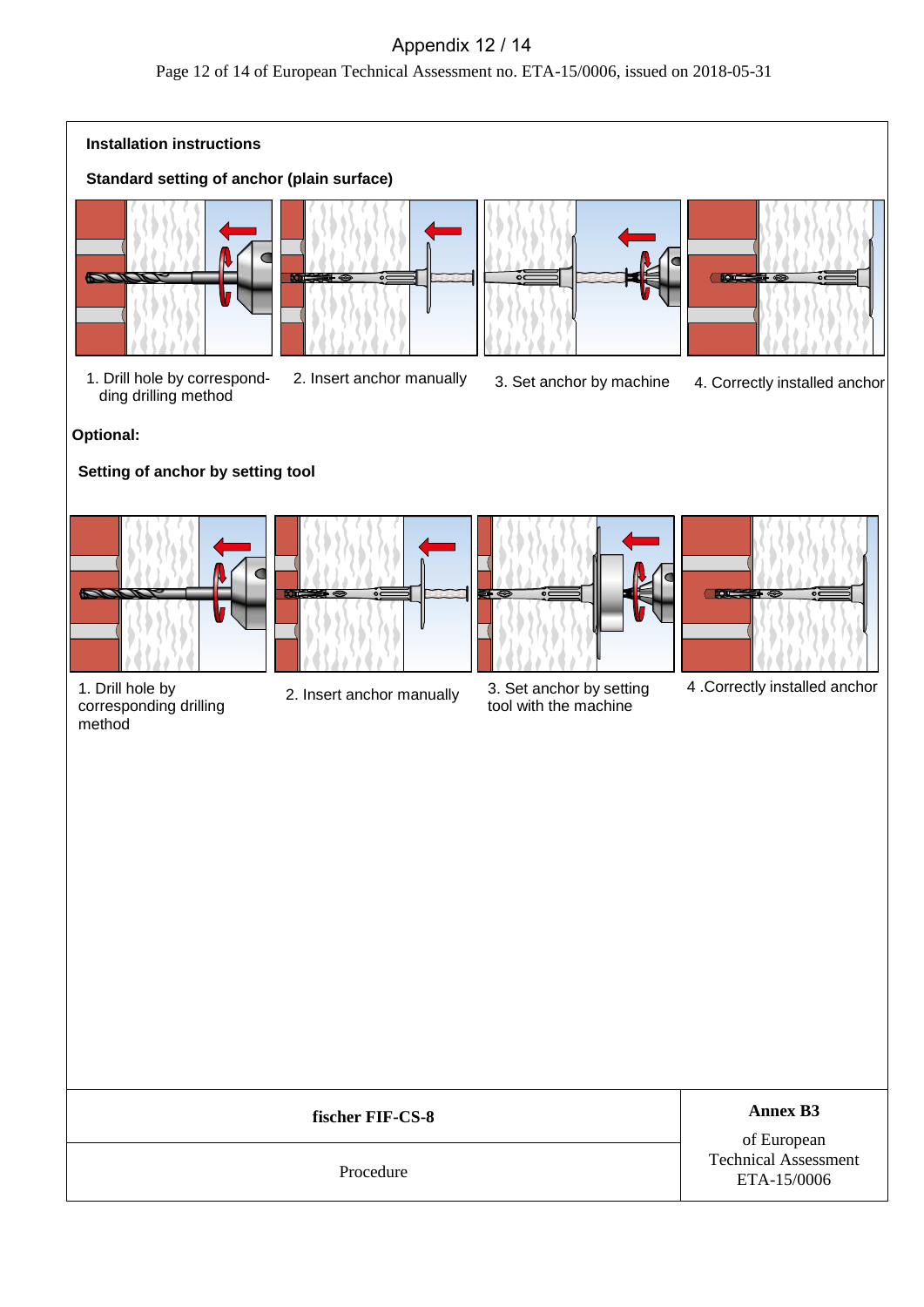## Appendix 13 / 14

Page 13 of 14 of European Technical Assessment no. ETA-15/0006, issued on 2018-05-31

| Table C1.1: Char. resistance to tension loads NRk in concrete, masonry, LAC and AAC for a single anchor in kN<br><b>Base material</b>                                     | Use Cat.     | <b>Bulk</b><br>density<br>class<br>D.<br>[kg/dm $3$ ] | <b>Minimum</b><br>compressi<br>ve<br>strength<br>fь<br>$[N/mm^2]$ | <b>Remarks</b>                                                                                                                                      | <b>Drill</b><br>mode <sup>1</sup> | <b>Characteristic</b><br>resistance<br><b>FIF CS</b><br><b>NRK</b><br>[KN] |
|---------------------------------------------------------------------------------------------------------------------------------------------------------------------------|--------------|-------------------------------------------------------|-------------------------------------------------------------------|-----------------------------------------------------------------------------------------------------------------------------------------------------|-----------------------------------|----------------------------------------------------------------------------|
| Concrete<br>$\geq$ C 12/15 - C 50/60                                                                                                                                      | A            |                                                       |                                                                   | EN 206-1:2000                                                                                                                                       | H                                 | 1,2                                                                        |
| Solid Clay bricks<br>e.g. acc. to<br>DIN 105-100:2012-01,<br>EN 771-1:2011, Mz                                                                                            | B            | $\geq 1,8$                                            | 20                                                                | Cross section<br>reduced up to<br>15% by<br>perforation<br>vertically to the<br>resting area                                                        | H                                 | 1,2                                                                        |
| Vertically perforated<br>clay bricks e.g. acc. to DIN 105-<br>100:2012-01,<br>EN 771-1:2011, HLz                                                                          | $\mathsf{C}$ | $\geq 1,0$                                            | 12                                                                | Cross section<br>between 15%<br>and 50% by<br>perforation<br>vertically to the<br>resting area.<br><b>Exterior web</b><br>thickness $\geq 12$<br>mm | $\mathsf{R}$                      | $0,6^{3}$                                                                  |
| Lightweight Aggregate Concrete<br>$\ge$ LAC 6                                                                                                                             | D            | $\geq 0.9$                                            | 6                                                                 | <b>DIN EN 1520</b>                                                                                                                                  | H                                 | 0,6                                                                        |
| Autoclaved aerated concrete<br>blocks, e.g. AAC acc. to<br>DIN V 4165-100:2005-10,<br>EN 771-4<br>$hnom = 35mm$                                                           | E            | $\geq 0,50$                                           | 4                                                                 | DIN V 4165-100                                                                                                                                      | R                                 | 0,3                                                                        |
| Partial safety factor                                                                                                                                                     |              |                                                       |                                                                   |                                                                                                                                                     | $YM^{2)}$                         | 2,0                                                                        |
| 1) $H =$ Hammer drilling, $R =$ Rotary drilling<br>2) In absence of other national regulations<br>3) Values also valid for reduced anchorage depth 25 mm (see Table B2.2) |              |                                                       |                                                                   |                                                                                                                                                     |                                   |                                                                            |
| fischer FIF-CS-8                                                                                                                                                          |              |                                                       |                                                                   |                                                                                                                                                     |                                   | <b>Annex C1</b><br>of European                                             |
| Performances<br>Characteristic resistance of the anchor use categories A, B, C, D and E                                                                                   |              |                                                       |                                                                   |                                                                                                                                                     |                                   | <b>Technical Assessment</b><br>ETA-15/0006                                 |